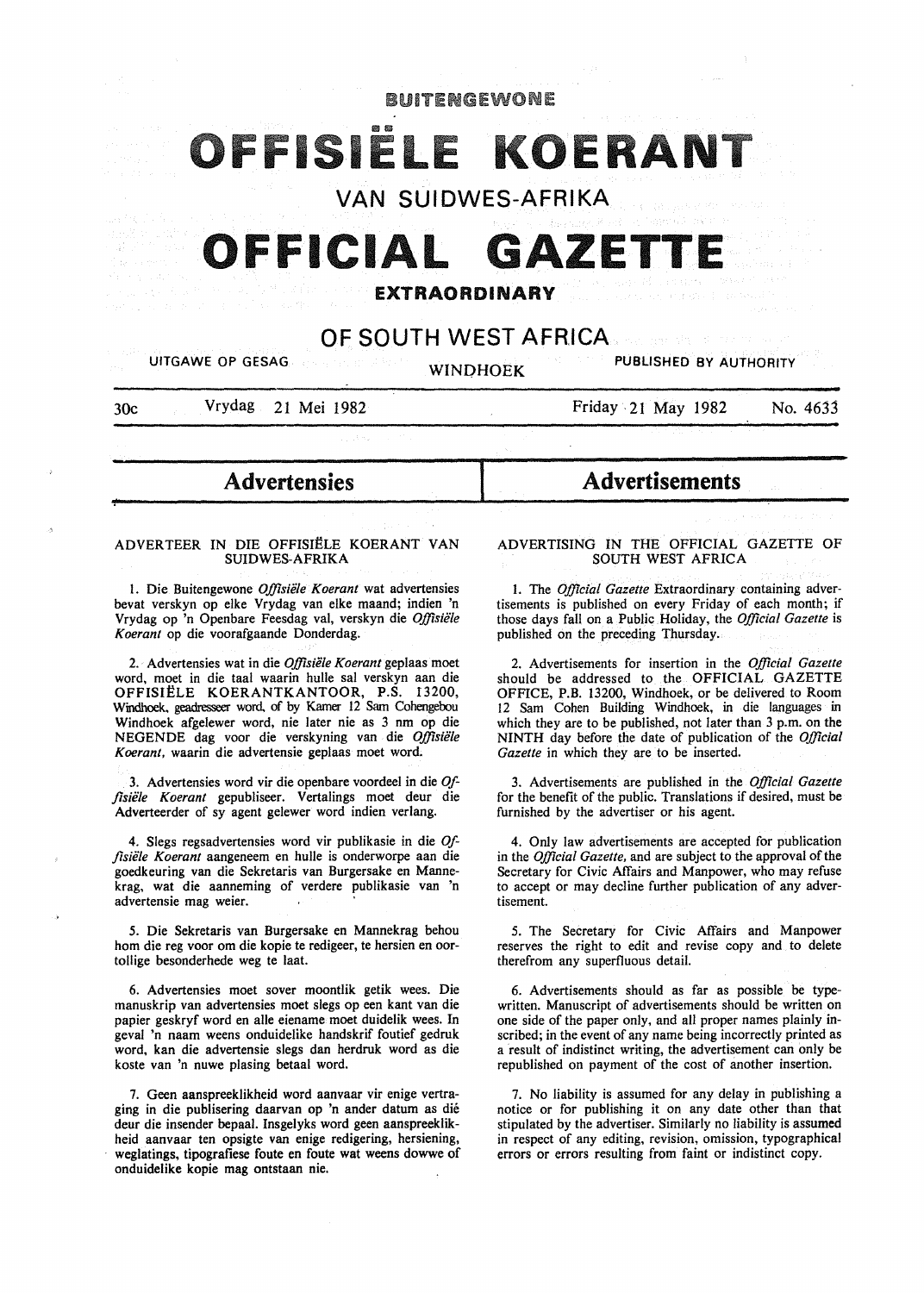$\mathbf{I}$ 

8. Die insender word aanspreeklik gehou vir enige skadevergoeding en koste wat voortvloei uit enige aksie wat weens die publisering, hetsy met of sonder enige weglating, foute, onduidelikhede of in watter vorm ookal, van 'n kennisgewing teen die Administrateur-generaal ingestel word.

9. Die jaarlikse intekengeld op die *Offisiele Koerant* is RI2,50 posvry in hierdie Gebied en die Republiek van Suid-Afrika, verkrygbaar by die here Swapers Beperk, Posbus 56, Windhoek. Oorsese intekenaars moet posgeld vooruitbetaal. Enkel eksemplare van die *Offisiele Koerant* is verkrygbaar van die here Swapers Beperk, Posbus 56, Windhoek, teen 30c per eksemplaar. Eksemplare word vir slegs twee jaar in voorraad gehou.

10. Die koste vir die plasing van kennisgewings is soos volg en is betaalbaar by wyse van tjeks, wissels, pos- of geldorders:

#### LYS VAN VASTE TARIEWE

| Gestandaardiseerde kennisgewings                                                                                                                                                                  | Tarief per   |
|---------------------------------------------------------------------------------------------------------------------------------------------------------------------------------------------------|--------------|
| and the sea                                                                                                                                                                                       | plasing<br>R |
|                                                                                                                                                                                                   | R3,25        |
| Aktes: Verlore dokumente                                                                                                                                                                          | 6.00         |
|                                                                                                                                                                                                   | 5,00         |
| Boedelwettekennisgewings: Vorms J.                                                                                                                                                                |              |
|                                                                                                                                                                                                   | 2,00         |
| Derdeparty assuransie eise om skadevergoeding<br>Insolvensiewet en maatskappywettekennisge-                                                                                                       | 2,50         |
| wings: J. 28, J. 29, Vorms 1 tot 9                                                                                                                                                                | 4,00         |
| L.W. - Vorms 2 en 6 - bykomstige verkla-<br>rings volgens woordetaltabel, toegevoeg tot die<br>basiese tarief.                                                                                    |              |
|                                                                                                                                                                                                   |              |
| Naamsverandering (vier plasings)<br>Naturalisasiekennisgewings (insluitende 'n her-                                                                                                               | 25,00        |
|                                                                                                                                                                                                   | 2,00         |
| Onopgeëiste geld $-$ slegs in die buitengewone Of-<br>fisiële Koerant, sluitingsdatum 15 Januarie (per in-                                                                                        |              |
| skrywing van "naam, adres en bedrag")                                                                                                                                                             | 0,80         |
|                                                                                                                                                                                                   | 5,00         |
| Slumopruimingshofkennisgewings, per perseel                                                                                                                                                       | 4,00         |
| Verlore lewensversekeringspolisse                                                                                                                                                                 | 2,00         |
| Nie gestandaardiseerde kennisgewings                                                                                                                                                              |              |
| Maatskappykennisgewings:                                                                                                                                                                          |              |
| Kort kennisgewings: Vergaderings, besluite,<br>aanbod van skikking, omskepping van maat-<br>skappy, vrywillige likwidasies, ens.: sluiting van<br>oordrag van lederegisters en/of verklarings aan | 11,00        |
| Dranklisensie kennisgewings (in buitengewone Of-<br>fisiële Koerante, t.w. Junie/Tvl. November/Kaap,                                                                                              |              |
| Januarie/OVS., April/Natal) per tweetalige aan-                                                                                                                                                   | 7,00         |
|                                                                                                                                                                                                   |              |
| Verklaring van dividende met profytstate, notas in-                                                                                                                                               | 25,00        |
|                                                                                                                                                                                                   |              |
| Lang kennisgewings: Oordragte, veranderings met<br>betrekking tot aandele of kapitaal, aflossings, be-<br>sluite, vrywillige likwidasies                                                          | 37,00        |
| Handelsmerke in Suidwes-Afrika                                                                                                                                                                    | 11,00        |
| Likwidateurs en ander aangesteldes se kennisge-                                                                                                                                                   | 7,00         |

8. The advertiser will be held liable for all compensation and costs arising from any action which may be instituted against the Administrator-General as a result of the publication of a notice with or without any omission, errors, lack of clarity or in any form whatsoever.

9. The subscription for the *Official Gazette* is RI2,50 per annum, post free in this Territory and the Republic of South Africa. obtainable from Messrs. Swapers Limited, P.O. Box 56, Windhoek. Postage must be prepaid by overseas subscribers. Single copies of the *Official Gazette* may be obtained from Swapers Limited, P.O. Box 56, Windhoek, at the price of 30c per copy. Copies are kept in stock for only two years.

10. The charge for the insertion of notices is as follows and is payable in the form of cheques, bills, postal or money orders:

#### LIST OF FIXED TARIFF RATES

| Sandardised notices                                                                                                                                                                           | Rate per  |
|-----------------------------------------------------------------------------------------------------------------------------------------------------------------------------------------------|-----------|
| <b>Contract State</b>                                                                                                                                                                         | insertion |
|                                                                                                                                                                                               | R         |
| ys eres<br>375                                                                                                                                                                                |           |
|                                                                                                                                                                                               | R3,25     |
|                                                                                                                                                                                               | 6.00      |
|                                                                                                                                                                                               | 5,00      |
| Administration of Estates Acts notices: Forms J.                                                                                                                                              |           |
|                                                                                                                                                                                               | 2.00      |
| Third party insurance claims for ompensation                                                                                                                                                  | 2.50      |
| Insolvency Act and Company Acts notices: J. 28,                                                                                                                                               |           |
|                                                                                                                                                                                               | 4,00      |
| $N.B.$ — Forms 2 and 6 — additional statements<br>according to word count table, added to the<br>basic tariff.<br>in P <u>a</u> ua                                                            |           |
| Change of name (four insertions)                                                                                                                                                              | 25,00     |
| Naturalisation notices (including a reprint for the                                                                                                                                           |           |
|                                                                                                                                                                                               | 2,00      |
| Unclaimed moneys - only in the extraordinary                                                                                                                                                  |           |
| Official Gazette, closing date 15 January (per entry                                                                                                                                          |           |
| of "name, address and amount")                                                                                                                                                                | 0,80      |
|                                                                                                                                                                                               | 5,00      |
| Slum Clearance Court notices, per premises                                                                                                                                                    | 4,00      |
| Lost life insurance policies                                                                                                                                                                  | $-2,00$   |
| Non standardised notices                                                                                                                                                                      |           |
|                                                                                                                                                                                               |           |
| <b>コンテート</b> (の)<br>Company notices:<br>$\sim 0.61$                                                                                                                                           |           |
| Short notices: Meetings, resolutions, offer of com-<br>promise, conversion of company, voluntary<br>windings-up; closing of transfer or members'<br>registers and/or declaration of dividends | 11,00     |
| Liquor Licence notices (in extraordinary Gazettes,<br>viz. June/Tvl. November/Cape, January/O.F.S.,<br>April/Natal), per bilingual application                                                | 7,00      |
| Declaration of dividend with profit statements, in                                                                                                                                            | 25,00     |
| Long notices: Transfers, changes in respect of<br>shares or capital, redemptions, resolutions, volun-                                                                                         | 37,00     |
| Trade marks in South West Africa                                                                                                                                                              | 11,00     |
| Liquidator's and other appointees' notices                                                                                                                                                    | 7,00      |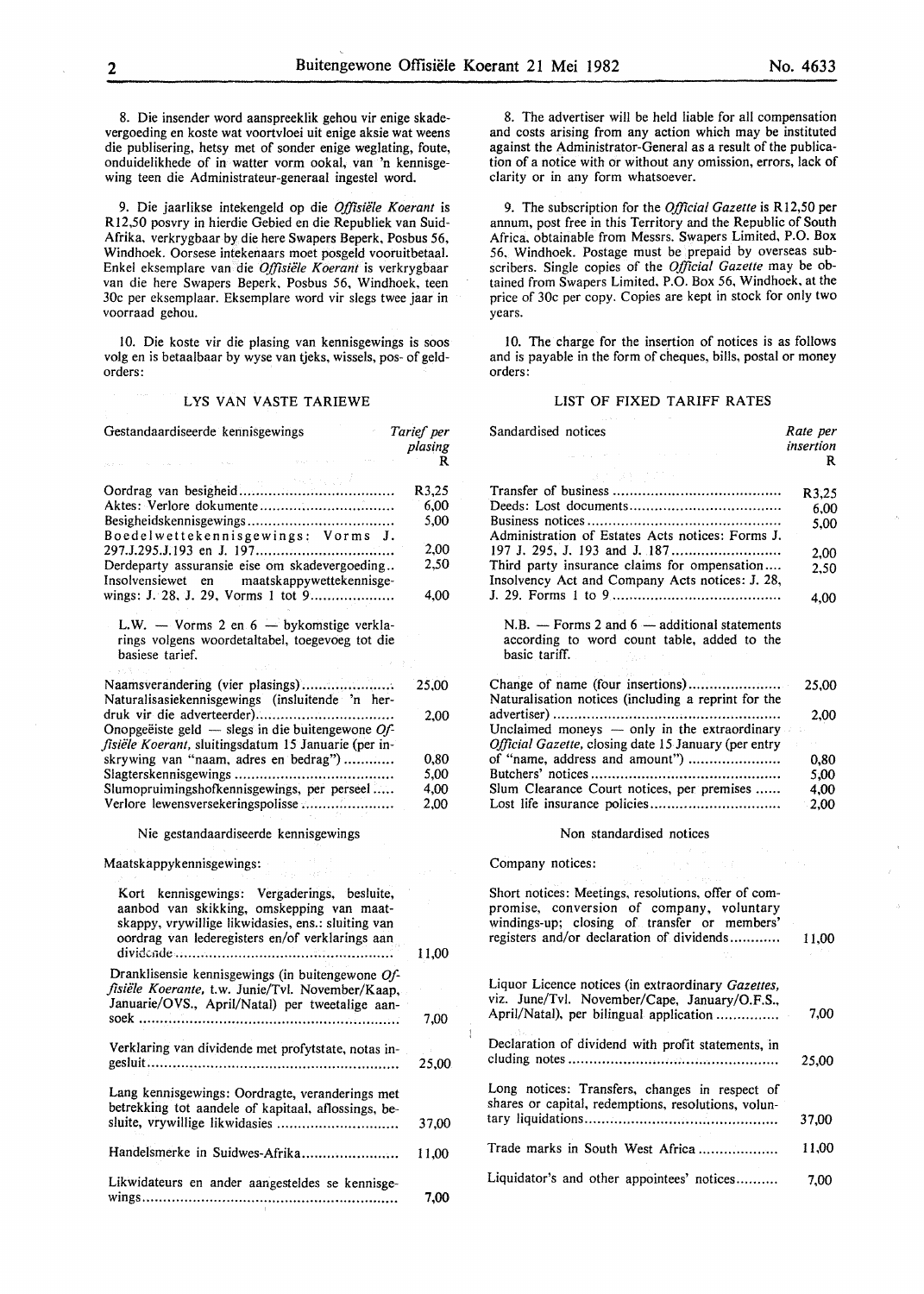Geregtelike en ander openbare verkope:

|                                        | 18.00 |
|----------------------------------------|-------|
| Openbare veilings, verkope en tenders: |       |
|                                        | 6.00  |
|                                        | 15.00 |
|                                        | 23.00 |

Orders van die Hof:

| Voorlopige en finale likwidasies of sekwestra- |       |
|------------------------------------------------|-------|
|                                                | 14.00 |
| Vertalings of veranderings in kapitaal, same-  |       |
| smeltings, aanbod van skikking                 | 37,00 |
| Geregtelike besture, kurator bonis en soort-   |       |
|                                                | 37,00 |
|                                                | 4.00  |
| Tersydestellings en afwysings van petisies (j. |       |
|                                                | 4.00  |

11. Die koste vir die plasing van advertensies, behalwe die kennisgewings wat in paragraaf 10 genoem word, is teen die tarief van 56c per em dubbelkolom. (Gedeeltes van 'n em moet as volle em bereken word).

12. Geen advertensie word geplaas nie tensy die koste vooruitbetaal is. Tjeks, wissels, pos- en geldorders moet aan die Sekretaris, Burgersake en Mannekrag betaalbaar gemaak word.

Vorm/Form **J** 187

#### **LIKWIDASIE- EN DISTRIBUSIEREKENING** IN BESTORWE BOEDELS WAT TER INSAE **LE**

lngcvolgc artikel 35(5) van Wet 66 van 1965. word hierby kennis gegee dat duplikate van die likwidasie- en distribusierekcnings (ccrsle en finale. */ensy anders l'ermeld)* in die hoedels hicrondcr vcrmcld. in die kantore van die Meesters en Landdroste soos verrncld en gedurendc 'n tydperk van 21 dae (of korter of langer *indien spesiaal vermeld)* vanaf gcmclde datums of vanaf datum van publikasie hiervan. as dit later is, ter insae lê van alle persone wat daarby belang het.

Indien binne genoemde tydperk geen besware daarteen by die bctrokkc Meestcrs ingcdicn word nie. gaan die cksckuteurs oor tot die uitbetalings ingevolge gemelde rekenings.

371/80 - ACKERMAN Andries 3003035039008 Besterstraat 14. Windhoek Francina Catherina Ackerman (voorheen Brink. gebore Oosthuizen) 360721002100 Gewysigde Eerste en finale Windhoek R H Meyeridricks, Bestuurder. Santamtrust Bpk. Posbus 4333, Kaapstad.

> 496/81 - ESTERHUIZEN Pieter Jacobus 190725 5019 00 7 Platostraat 73, Academia Windhoek Magdalena Elizabeth Esterhuizen (gebore Van Heerden) geen Windhoek R H Meyeridricks. Bestuurder, Santamtrust Beperk, Posbus 4333. Kaapstad 8000.

Sales in execution and other public sales:

|                                     | 18.00 |
|-------------------------------------|-------|
| Public auctions, sales and tenders: |       |
|                                     | 6.00  |
|                                     | 15.00 |
|                                     | 23.00 |

Orders of the Court:

| Provisional and final liquidations or sequestra- |       |
|--------------------------------------------------|-------|
|                                                  | 14.00 |
| Reductions or changes in capital mergers, offer  |       |
|                                                  | 37.00 |
| Judicial managements, curator bonis and similar  |       |
|                                                  | 37,00 |
|                                                  | 4.00  |
| Supersessions and discharge of petitions (J.     |       |
|                                                  |       |

11. The charge for the insertion of advertisements other than the notices mentioned in paragraph 10 is at the rate of 56c per em double column. (Fractions of a em to be reckoned as a em).

12. No advertisements are inserted unless the charge is prepaid. Cheques, drafts, postal orders or money orders must be made payable to the Secretary, Civil Affairs and Manpowers.

#### **LIQUIDATION AND DISTRIBUTION ACCOUNTS IN DECEASED ESTATES LYING FOR INSPECTION**

In terms of section 35(5) of Act 66 of 1965. notice is hereby given that copies of the liquidation and distribution accounts (first an final. *unless otherwise stated)* in the estates specified below will be open for the inspection of all persons interested therein for a period of 21 days (or shorter or longer if specially stated) from the date specified or from the date of publication hereof. whichever may be the later. and at the offices of the Masters and Magistrates as stated.

Should no objection thereto be lodged with the Masters concerncc during the specified period. the executors will proceed to make payments in accordance with the accounts.

480/81 - RAUTENBACH Gladwyn Washington 110521 5016 003 Rundu Catharina Susanna Margaretha Rautenbach 170612 0008 009 Tsumeb Windhoek Barclays-Nasionale Bank Beperk Trustee-Tak Posbus 460 Windhoek.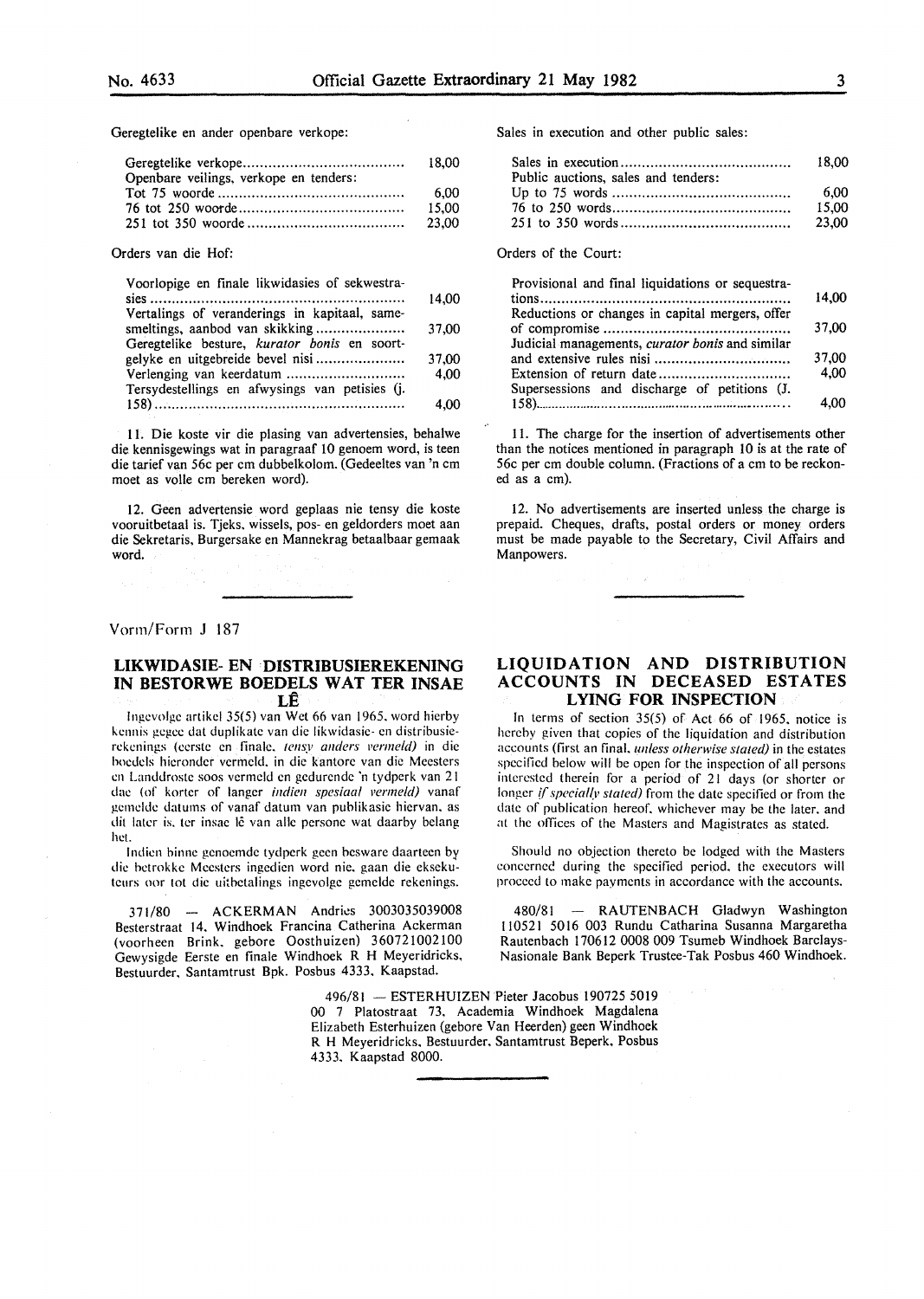Vorm/Form J 193

## KENNISGEWING AAN KREDITEURE IN BESTORWE BOEDELS

Aile persone wat vorderinge het teen die boedels hieronder vermeld. word hierby versoek om hul vorderinge by die hetrokke eksekuteurs en hinnc 'n tydpcrk van 30 dae (of andersins soos aangedui) gereken vanaf die datum van publikasie hiervan in te lewer. Die inligting word verstrek in die volgorde: Boedelnommer. familienaam en voorname. gehoortedatum. persoonsnommer. laaste datum, datum oorlede: nagelate eggenoot(note) se name, familienaam, gehoortedatum en persoonsnommcr: naam en adres van eksckuteurs of gemagtigde agent, tydperk toegelaat vir lewering van vordcrings *indien anders as 30 dae.* 

86/82 - VERMAAK Petrus Jeremias Bezuidenhout Windhoek 8 April 1925 250408 5028 00 8 Duikerstraat Nommer 6, Windhoek 4 Januarie 1982 R H Meyeridricks, Bestuurder, Santamtrust Beperk Posbus 4333, Kaapstad 8000.

50/82 - SCHMITT-MARCELL Carlotta Windhoek 9-10-1909 Tsumeb 8-01-1982 William John Schmitt-Marcell Barclays-Nasionale Bank Beperk Trustee-Tak Posbus 460 Windhoek.

156/82 - PAWELL Karl Windhoek 23 April 1912 SA 120423 5025 10 0 Swakopmund I April 1982 Barclays-Nasionale Bank Beperk Trustee-Tak Posbus 460 Windhoek.

Vonn/Form 297

#### **KENNIS VIR VERKIESING VAN EKSEKUTEURS EN/OF VOOGDE**

## **VERKIESING VAN EKSEKUTEURS EN VOOGDE**

Aangesien die Boedels van die Persone vermeld in onderstaande Bylae nie verteenwoordig is nie, word hierby deur Mcesters van die Hooggeregshowe van Suid-Afrika aan hclanghehbendes kennis gegee. dat byeenkomste ten opsigte van die verskillende Bocdels op die datums. tye en plckke vermeld, gehou sal word met die doel om 'n Persoon of Personc te kies vir goedkeuring deur die onderskeie Meesters as ;!cskik en bekwaam om deur hullc aangestcl te word as Eksckutcurs of Voogde, na gelang van omstandighede.

In 'n stad waarin 'n Kantoor van 'n Meester is, word die byccnkoms voor die Meester gchou en in ander plekke voor die Landdros.

L.W. - Items aan die linkerkant met 'n \* gemerk, dui aan die verkiesing van 'n Voog: andersins word 'n Eksekutcur gckies.

CLOETE Josua Johannes Operateur 31.3.82 21.5.1982 I 0.00 Swakopmund.

517/81 - BLACK Bardo Nico Operateur 23.1.81 2 1.5.1982 I 0.00 Windhoek.

## NOTICE TO CREDITORS IN DECEASED ESTATES

All persons having claims against the estates mentioned below arc hereby called upon to lodge their claims with the executors concerned, within 30 days (or otherwise as in dicated) calculated from the date of publication hereof. The information is given in the following order: Estate numer. surname and christian names, date of birth, identity number, last address, date of death: surviving spouse's names. surname date of birth and identity number: name and address of executor or authorised agent, period allowed for lodgement of claims *[{other than 30 days.* 

118/82 - MEYER Maria Magaretha Windhoek 27 September 1917 170927 0001 00 6 Dokters Kwartiere Staatshospitaal Windhoek Volkskastrust Beperk Boedelafdeling Pretoria Posbus 383 Tel, 295435 Pretoria.

120/82 -DE KLERK Christiaan Johannes Windhoek I9- 12-1923 23I2I9-5037-00-4 Plaas "Mannbi" Distrik Keetmanshoop 4-03-1982 Petronella Louisa Jacoba de Klerk 20-10-I930 301020-0100-24-6 Barclays-Nasionale Bank Beperk Trustee-Tak Posbus 460 Windhoek.

154/82 - GLADIS Hans Adalbert Windhoek 26 Augustus 19I6 160826-50I9-00-9 Plaas Abbabis, distrik Karibib II April 1982 Barclays-Nasionale Bank Beperk Trustee-Tak Posbus 460 Windhoek.

## **NOTICE FOR ELECTION OF EXECUTORS AND/OR TUTORS.**

每次以上,还是很好,越后就像就好。 地名加拿大特雷尼

## **ELECTION OF EXECUTORS AND TUTORS**

The Estates of the Persons mentioned in the subjoined Schedule being unrepresented. interested. interested parties are hereby given notice by Masters of the Supereme Courts of South Africa, that meetings will be held in the several Estates at the dates. times and places specified. for the purpose of selecting some Person or Persons. for approval by the respective Masters. as fit and proper to be appointed by them as Executors or Tutors, as the case may be.

Meetings in 'n town in which there is a Master's Office. will he held before the Master: elsewhere they will be held before the Magistrate.

 $N.B.$  - Items indicated by a  $*$  on the left hand side, denote the election of a Tutor: otherwise an Executor is to be elected.

94/71 - LIEBENBERG Magdalena Maria Elizabeth Huisvrou 17.12. 70 21.5.1982 10.00 Windhoek.

172/82 - REIMERS Gerda Dora Huisvrou 29.3.I982 28.5.1982 10 vm. Swakopmund.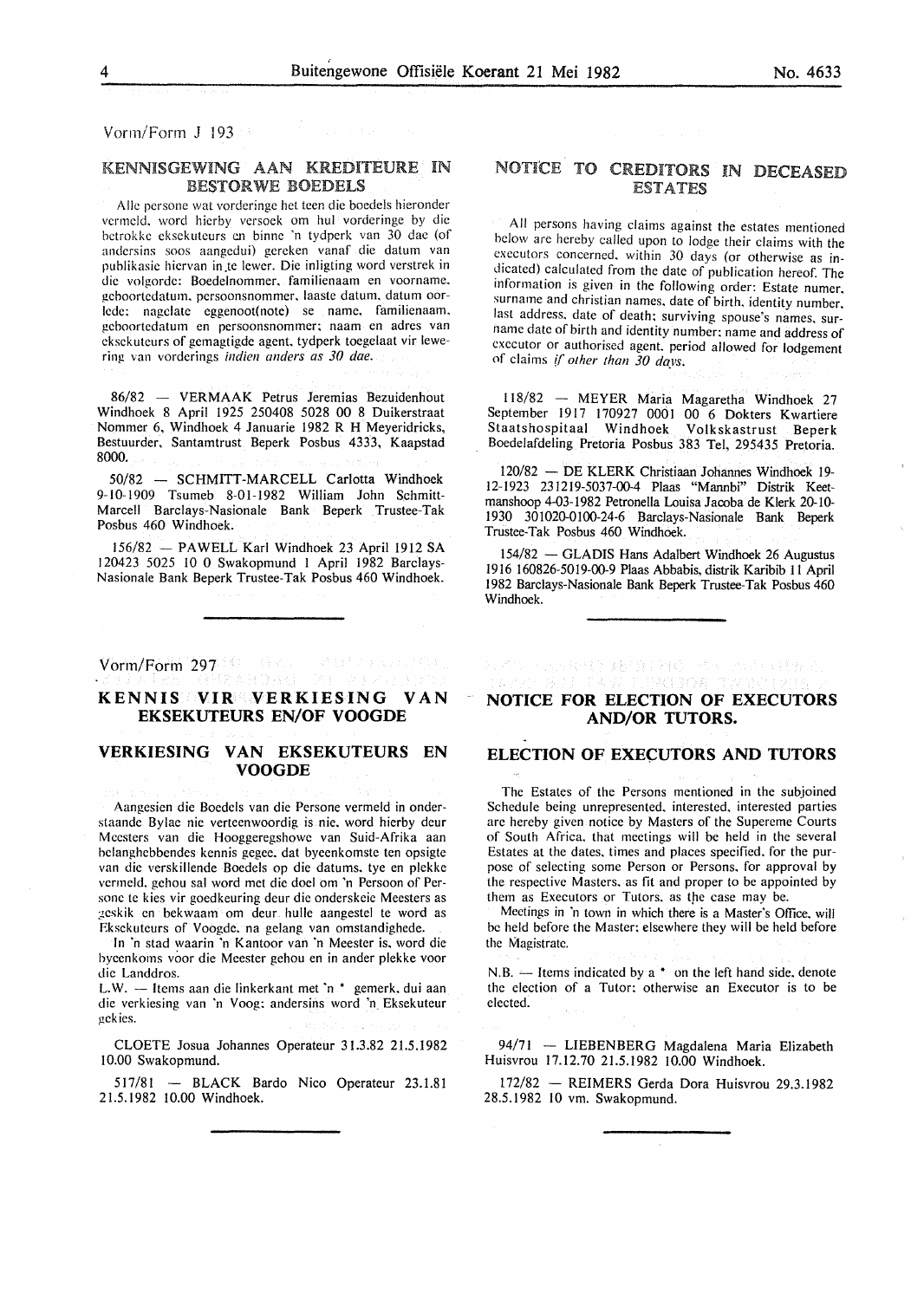Vorm/Form J 28

## BOEDELS OF MAATSKAPPYE WAT VOORLOPIG GESEKWESTREER OF GELIKWIDEER IS

Ingevolge artikel 17 (4) van die Insolvensiewet, 1936, en artikel *356* (1) van die Maatskappywet, 1973, word hierby deur die Meesters van die Hooggeregshof kennis gegee dat die boedels of maatskappye hieronder vermeld voorlopig op las van genoemde Hof gesekwestreer of gelikwideer is.

## ESTATES OR COMPANIES SEQUESTRATED OR WOUND UP PROVI-**SIONALLY**

Pursuant to section 17 (4) of the Insolvency Act, 1936, and section *356* (1) of the Companies Act, 1973, notice is hereby given by the Masters of the Supreme Court that the estates or companies mentioned below have been sequestrated or wound up provisionally by order of the said Court.

W8/82 - BOOYSEN Gideon Jacobus 23 April 1982<br>W.A. Afdeling. Eerste Nasionale Ontwikkelings-<br>proporasie (ENOK) S.W.A. Afdeling. Eerste Nasionale Ontwikkelingskorporasie (ENOK)

Vorm/Form No. 517

to problem our parts of an isomotiv

## **KENNISGEWING AAN KREDITEURE IN BESTORWE BOEDELS**

Aile pcrsone wat vorderinge het teen die boedels in die hylac vcrmeld. word versock om sodanige vorderings binne 'n tydpcrk van 30 dae (of andersins soos aangedui) vanaf die datum van publikasie hiervan by die betrokke eksekuteurs in te lewer.

## **NOTICE TO CREDITORS IN DECEASED ESTATES**

of egencies research contracted at

The group of the

All persons having claims against the estates specified in the schedule, are called upon to lodge their claims with the executors concerned within a period of 30 days (or otherwise as indicated) from the date of publication hereof:/  $\frac{1}{2}$ <br> $\frac{1}{2}$   $\frac{1}{2}$   $\frac{1}{2}$   $\frac{1}{2}$   $\frac{1}{2}$   $\frac{1}{2}$   $\frac{1}{2}$   $\frac{1}{2}$   $\frac{1}{2}$   $\frac{1}{2}$   $\frac{1}{2}$   $\frac{1}{2}$   $\frac{1}{2}$   $\frac{1}{2}$   $\frac{1}{2}$   $\frac{1}{2}$ 

CREATER KOTALL

170/82 - VISSER Abraham Jacobus 7-10-1912 121007 5014 005 Swakopmund 07-04-1982 Visser Hanna 30 Dae Windhoek S. W.A. Standard Bank SW A Ltd. Trustee Branch P 0 Box 2164 Windhoek 9100.

Vorm/Form 519

#### **LIKWIDASIE EN DISTRIBUSIEREKENING IN BESTORWE BOEDEL WAT TER INSAE LE**

lngcvolge artikcl 35 (5) van Wet 66 van 1965 word hierby kcnnis gcgcc dat die likwidasie- en distribusierekening in die Bocdcl in die Bylac vermeld in die kantore van die Meester van die Hooggeregshof en Landdros soos vermeld vir 'n tydperk van 21 dae vanaf die datum van publikasie hiervan (of andersins soos aangedui) ter insae sal lê vir alle persone wat daarby helang het.

lndien geen besware daarteen by die Meester binne die gemelde tydperk ingedien word nie. sal die eksekuteur tot uitbetaling daarvolgens oorgaan.

551/81 - FOUR IE Claris 410622 0010 00 4 Grootfontein Eerste en Finale Likwidasie en Distribusierekening Fourie Hermanus Nicholas 21-5-1982 Windhoek Grootfontein Standard Bank SWA Ltd. Trustee Branch P O Box 2164 Windhoek 9100.

## **LIQUIDATION AND DISTRIBUTION ACCOUNT IN DECEASED ESTATE I,. YING FOR INSPECTION**

.<br>Montana ang kalendar

as not differente por a seminar car de la

In terms of section 35 (5) of Act 66 of 1965 notice is hereby given that the liquidation and distribution account in the Estate specified in the Schedule will be open for in the inspection of all persons interested therin for a period of 21 days from the date of publication hereof (or otherwise as indicated) at the offices of the Master of the Supreme Court and Magistrate. as stated.

Should no objection thereto be lodged with the Master during the specified period. the Executor will proceed to make payment in accordance therewith.

486/81 - ROBBERTS Hendrik Verwoerd 601030 5004 007 Tsumeb Eerste en Finale Likwidasie en Distribusierekening 21/5/1982 Windhoek Tsumeb Standard Bank SWA Ltd. Trustee Branch P 0 Box 2164 Windhoek 9100.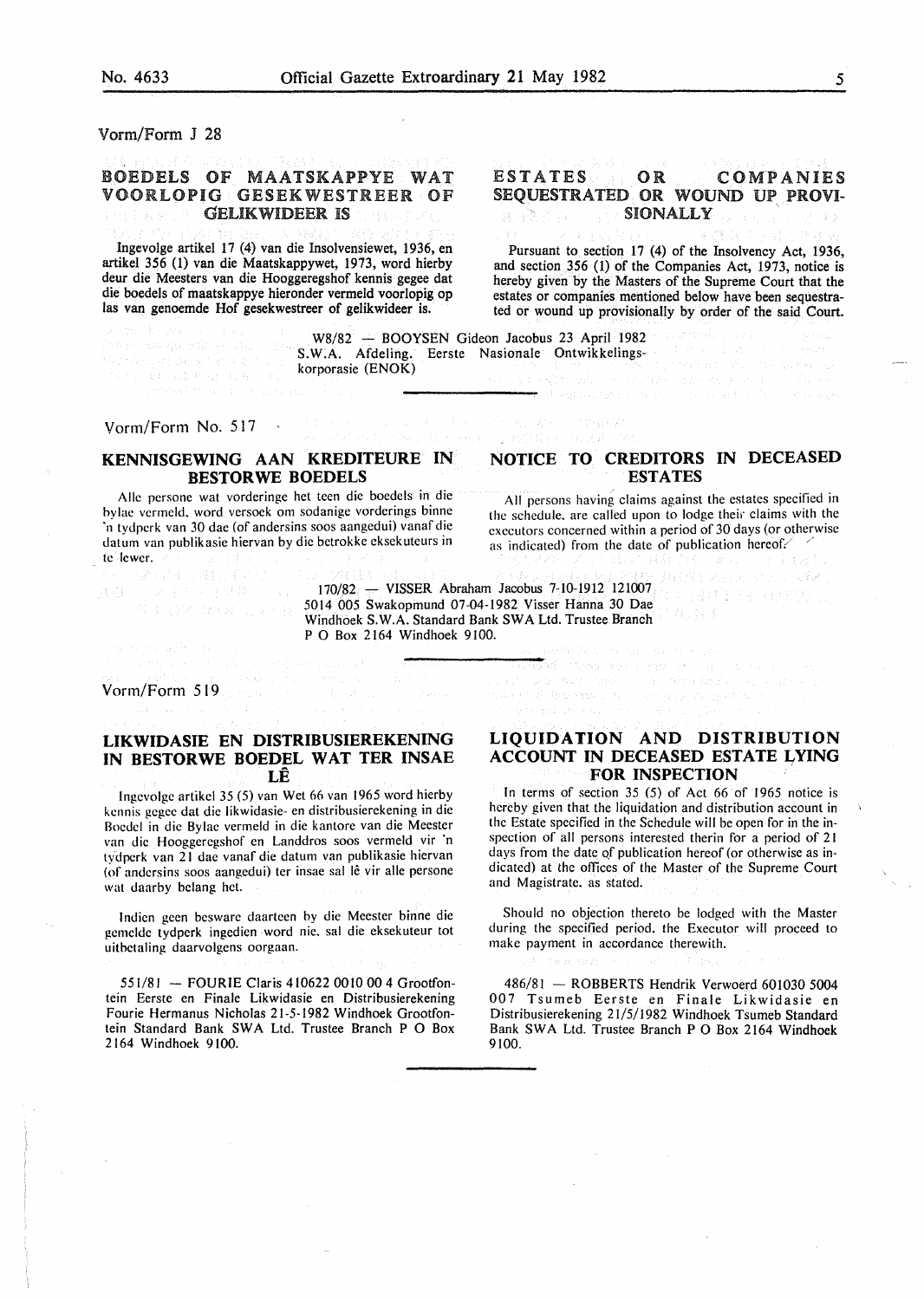#### Vorm/Form 3

## VERLENGING VAN TERMYN VIR INDIENING VAN LIKWIDASIE-,<br>DISTRIBUSIE- OF KONTRI-DISTRIBUSIE- OF KONTRI-BUSIEREKENINGS IN G<br>WESTREERDE BOEDELS WESTREERDE BOEDELS OF MAATSKAPPYE IN LIKWIDASIE

lngevolge artikel 109(1) van die Insolvensiewet, 1936, en artikel 135(1) (c) van die Maatskappywet, 1926, word hierby kennis gegee dat kurators of Iikwidateurs van die gesekwestreerde boedels of maatskappye in likwidasie, na gelang van die geval hieronder vermeld voornemens is om na afloop van 'n termyn van 14 dae vanaf die datum van die publikasie hiervan, die betrokke Meesters om 'n verlenging van die termyne hieronder genoem, vir die indiening van likwidasie-, distribusie- of kontribusierekenings te versoek.

## EXTENSION OF TIME WITHIN WHICH TO LODGE LIQUIDATION ACCOUNTS AND<br>PLANS OF DISTRIBUTION OR OF DISTRIBUTION CONTRIBUTION IN SEOUESTRATED ESTATES OR COMPANIES BEING WOUND **UP**

Pursuant to section 109(1) of the Insolvency Act, 1936, and section 135 (1) (c) of the Companies Act, 1926, notice is hereby given that after the expiration of a period of 14 days as from the date of publication hereof, it is the intention of the trustees or liquidators, as the case may be, of the sequestrated estates or companies being wound up mentioned below, to apply to the respective Masters for an extension of time, as specified below, within which to lodge liquidation accounts and plans of distribution or contribution.

W10/81 - SWANIBIA CONSTRUCTION (PTY) LTD (IN LIQUIDATION) Ian Robert McLaren 18-6-1981 April 1982 Three Months to July 1982 Trust & Mining Co (Pty) Ltd. P 0 Box 82 Windhoek 9000.

## Vorm/Form 5 UITKEER VAN DIVIDENDE EN INSAME-LING VAN KONTRIBUSIES IN GESEKWES-TREERDE BOEDELS OF MAATSKAPPYE IN LIKWIDASIE

 $\Delta \sim 100$ 

Nademaal die likwidasierekeninge en distribusie- of kontribusie-rekenings in die gesekwestreerde boedels of maatskappye in likwidasie. na gelang van die geval, hieronder vermeld op die datums daarin vermeld, bekragtig is. word hierby ingevolge artikel 113 (1) van die Insolvensiewet. 1936. artikel 139 (2) van die Maatskappyewet, 1926, en artikel 409(2) van die Maatskappyewet, 1973 kennis gegee dat uitbetaling van dividende of insameling van kontribusies aan die gang is in genoemde boedels of maatskappye soos hieronder uiteengesit en dat elke kontribusiepligtige skudeiser die bedrag deur hom verskuldig by die adres hieronder gcnoem aan die kurator of likwidateur moet betaal.

W24/74 - INSOLVENT ESTATE P M GUMS 26.4.1982 Dividend being Paid Seventh Supplementary First & Final Liquidation & Distribution Account D O'Niel Mathews Trustee Trust & Mining Co (Pty) Ltd. P O Box 82 Windhoek.

W16/81 - INSOLVENT ESTATE W W CLEMENS I 982-05-10 Dividend being paid 0 F C Herrigel Trustee Security Trust SWA (Pty) Ltd. P O Box 3599 Windhoek 9000.

## PAYMENT OF DIVIDENTS AND COLLECTION OF CONTRIBUTIONS IN SEQUESTRATED ESTATES OR COMPANIES BEING WOUND UP

The liquidation accounts and plans of distribution or contribution in the sequestrated estates of companies being wound up. as the case may be. mentioned below having been confirmed on the date therein mentioned, notice is hereby given. pursuant to section 113 (I) of the Insolvency Act, 19 36. section 139 (2) of the Companies Act. 1926, and section 409(2) of the Companies Act. 1973, that dividends are in the course of payment or contributions are in the course of collection in the said estates or companies as set forth below and that every creditor liable to contribution is required to pay to the trustee or liquidator the amount for which he is liable at the address mentioned below.

W23/74 - INSOLVENT ESTATE R R KRÅMER 26-4-1982 Dividend being Paid Seventh Supplementary First & Final Liquidation & Distribution Account D O'Niel Mathews Trustee Trust & Mining Co (Pty) Ltd. P 0 Box 82 Windhoek.

 $W10/78 - SUDWEST$  BETON BAU (PTY) LTD (IN LIQUIDATION) 1982-05-10 Dividend being paid 0 F C Herrigel Liquidator Security Trust SWA (Pty) Ltd. P O Box 3599 Windhoek 9000.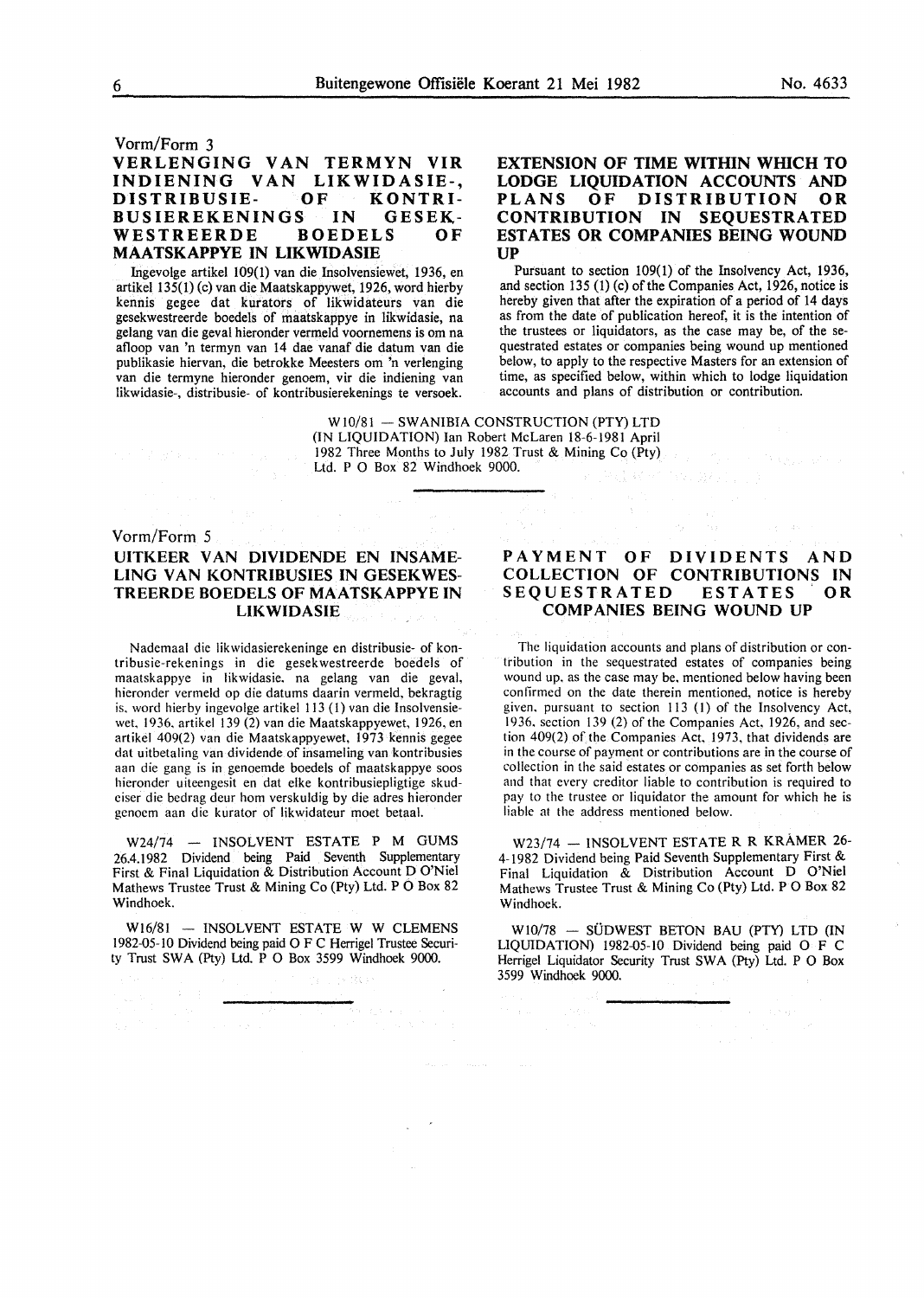#### KENNISGEWING VAN OORDRAG VAN BESIGHEID

Geliewe kennis te neem dat daar by die eersvolgende Sitting van die Handelslisensiehof te Swakopmund, Distrik Swakopmund aansoek gedoen sal word vir die oordrag van die Algemene' Handelaars-, Vars Produkte Handelaar, Spuiten Minerale water handelaar, Tabak- en Patente- en Eiendomsmedisynelisensies tans gehou deur PEDRO JOSEPH WILLIAMS wie handel dryf onder die naam en sty! van OCEAN BREEZE FOOD CENTRE te Erf Nr 599, Tamariskia aan PIETER JACOBUS STRAUSS wie handel sal dryf onder die naam en sty! van CASH MARKET SW AK OPMUND op dieselfde perseel.

Geteken te SW AKOPMUND hierdie 6de dag van Mei 1982.

> SCHAAF & LIESENBERG Prokureurs vir die Partye Kaiser Wilhelmstraat Posbus 25 SWAKOPMUND

#### OORDRAG VAN LISENSIE

KENNIS WORD HIERMEE GEGEE dat na afloop van 14 dae vanaf verskyning van hierdie kennisgewing aansoek gedoen sal word by die Handelslisensiehof vir die distrik Keetmanshoop om die oordrag van die Algemenehandelaar lisensie wat tans gehou is deur JOHANNES PETRUS GERTZE ten opsigte van die besigheid wat deur hom gedryf word onder die naam NAMALAND KONTANT WINKEL. Blouwes, Tses aan HANS JOHANNES TITUS wie sodanige besigheid vir sy eie belang en rekening sal dryf vanaf 14 Junie 1932 onder die naam NAMALAND KONTANT WINKEL.

> RISSIK. COX & PROBART Prokureurs vir die Partye Posbus 90 KEETMANSHOOP

#### KENNISGEWING VAN OORDRAG VAN BESIGHEID

KENNIS geskied hiermee dat 14 dae na publikasie hiervan. aansoek gedoen sal word by die Landdros te Tsumeb, vir die oordrag van die Algemene Handelaarslisensie (beperk tot tweedehande motorvoertuie en motoronderdele asook die Motor Garagelisensie, tans gehou deur CHRISTOFFEL DU PREEZ en WOLFGANG LUDWIG. wat handel gedrywe het onder die handelsnaam van CLUTCH & BRAKE. aan CARLOS MANUEL COMES DE CAVALHO en ATERO SIMAO MERQUES. wat besigheid sal drywe onder die handelsnaam van CENTRAL GARAGE, op hul eie rekening op dieselfde perseel. te wete Erf 78. Hoofstraat. Tsumeb, in die distrik van Tsumeb.

GEDATEER te TSUMEB hierdie 6DE dag van MEl 1982.

GERTENBACH & VAN ZYL Posbus 259. Hoofstraat Tsumeb

#### OORDRAG VAN LISENSIE

NEEM KENNIS dat na verloop van 14 dae na verskyning van hierdie kennisgewing, aansoek gedoen sal word by die Lisensiehof vir die distrik Keetmanshoop te Keetmanshoop om die oordrag van die Algemene Handelaar, Garage en Spuit- en Mineraalwater lisensies gehou deur CARL NICHOLAS SMIT ten opsigte van MET TREK DIENSST ASIE op Erf Nr. 1095 in KEETMANSHOOP dorp aan CHRISTIAAN THIRION REDELINGHUYS as die nuwe Huurder van bovermelde besigheid in die plek van genoemde CARL NICHOLAS SMIT wat die huur daarvan opgegee het met inwerkingtrede vanaf 1 Mei 1982 vanaf welke datum genoemde CHRISTIAAN THIRION REDELINGHUYS die besigheid op sy eie rekening en vir sy eie belang dryf.

> RISSIK, COX & PROBART Prokureurs vir die Partye Posbus 90 KEETMANSHOOP

#### KENNISGEWING AAN KREDITEURE IN BESTOR WE BOEDELS

Aile persone wat vorderinge het teen die boedels hieronder vermeld, word hierby versoek om hul vorderinge by die betrokke eksekuteurs en binne 'n tydperk van 30 dae (of andersins soos aangedui) gereken vanaf die datum van publikasie hiervan in te lewer. Die inligting word verstrek in die volgorde: Boedelnommer, familiemaan, en voorname, geboortedatum, persoonsnommer, laaste datum, datum oorlede: nagelate eggenoot(note) se name, familienaam, geboortedatum en persoonsnommer: naam en adres van eksekuteurs of gemagtigde agent, tydperk toegelaat vir lewering van vorderings indien anders as 30 dae.

506/81 - DU PLESSIS Jacobus Frederik Botha 6.8.1912 1208065011007, 2.11.1981, Rugbystraat *55* Gobabis Maria Elizabeth DU PLESSIS, gebore JORDAAN.7.6.1918, 1806070100026. Dr Weder Kruger & Hartman, Posbus 864, Windhoek.

#### KENNISGEWING VAN OORDRAG VAN BESIGHEID

GELIEWE KENNIS TE NEEM dat daar by die volgende kwartaallikse sitting van die Handelslisensiehof, Mariental, vir die distrik Mariental aansoek gedoen sal word vir die oordrag van die Slagters lisensie tans gehou deur JOHANNES S.L. VILJOEN wie sake doen onder die naam en styl van PRIMA SLAGTERY te erf 52, Mariental aan en ten gunste van CHARLES PETER HERBERT wie onder dieselfde naam en sty! op dieselfde erf sal sake doen vir eie rekening.

GEDATEER te MARIENTAL die J2de dag van MEl 1982.

> P W VAN HEERDEN & KIE Prokureur vir die Partye Posbus 13 MARIENTAL